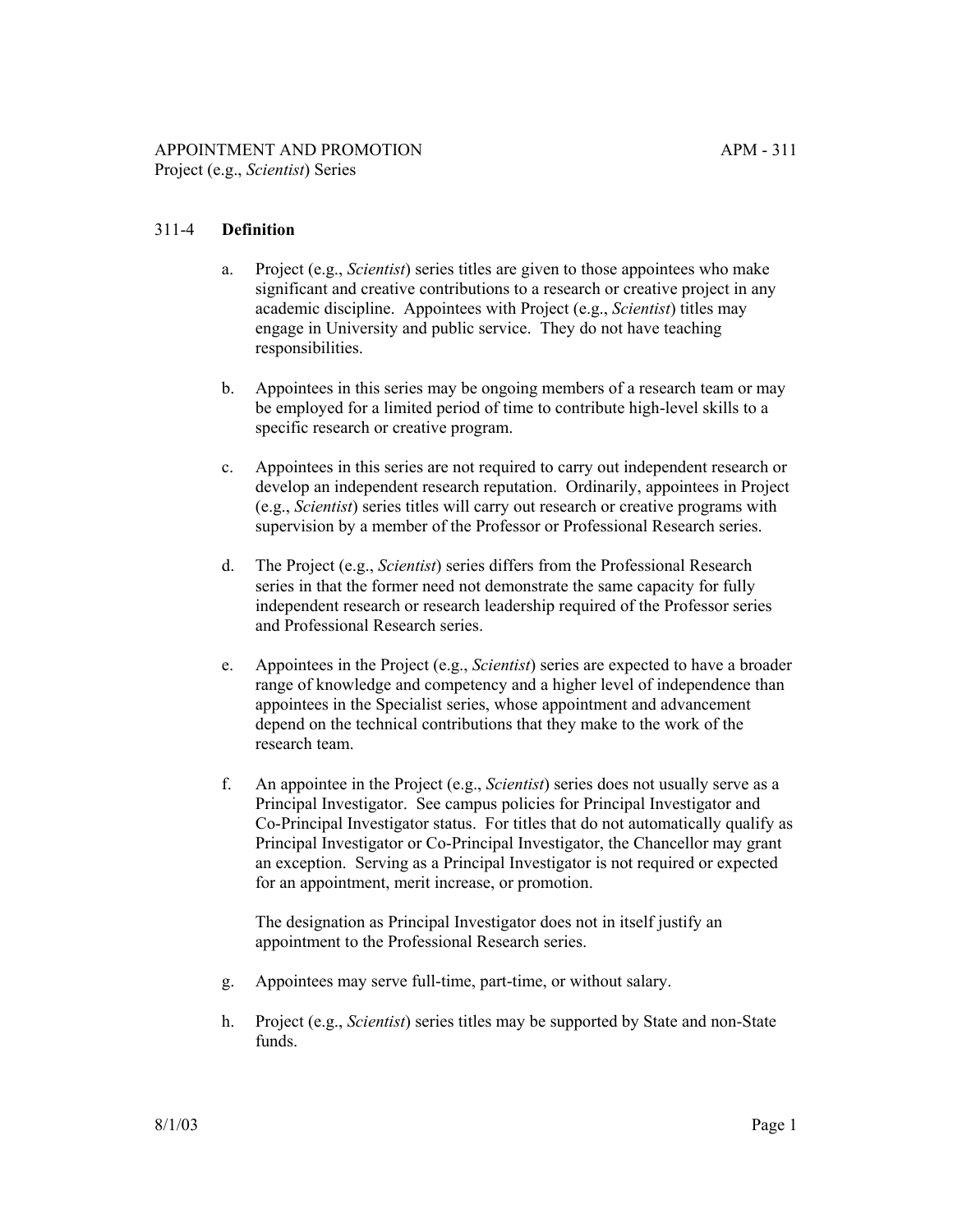### 311-8 **Types of Appointments**

- a. Titles (and ranks) in this series are:
	- (1) Assistant Project (e.g., *Scientist*)
	- (2) Associate Project (e.g., *Scientist*)
	- (3) Project (e.g., *Scientist*)
- b. An *appointment* (as distinguished from a promotion) occurs when a person is employed in one of the three ranks listed above, if the individual's immediately previous status was:
	- (1) not in the employ of the University; or
	- (2) in the employ of the University but not with a title in this series.
- c. A *promotion* is an advancement from one rank to a higher rank within this series, usually the next rank as listed above.
- d. A *merit increase* is an advancement in salary step or to an above-scale salary rate without change of rank. See [APM - 615.](http://ucop.edu/academic-personnel-programs/_files/apm/apm-615.pdf)
- e. The term *reappointment* means the renewal of an appointment in this series. If the renewal of an appointment does not immediately follow the ending date of the previous appointment, the action is an appointment, not a reappointment. A reappointment may or may not be accompanied by a promotion or a merit increase.

#### 311-10 **Criteria**

The candidate for a title in this series must have earned a doctorate or its equivalent. The Chancellor may grant an exception to this requirement.

A candidate for appointment, reappointment, merit increase, or promotion in this series shall be judged by the criteria specified below:

a. Demonstrated significant, original, and creative contributions to a research or creative program or project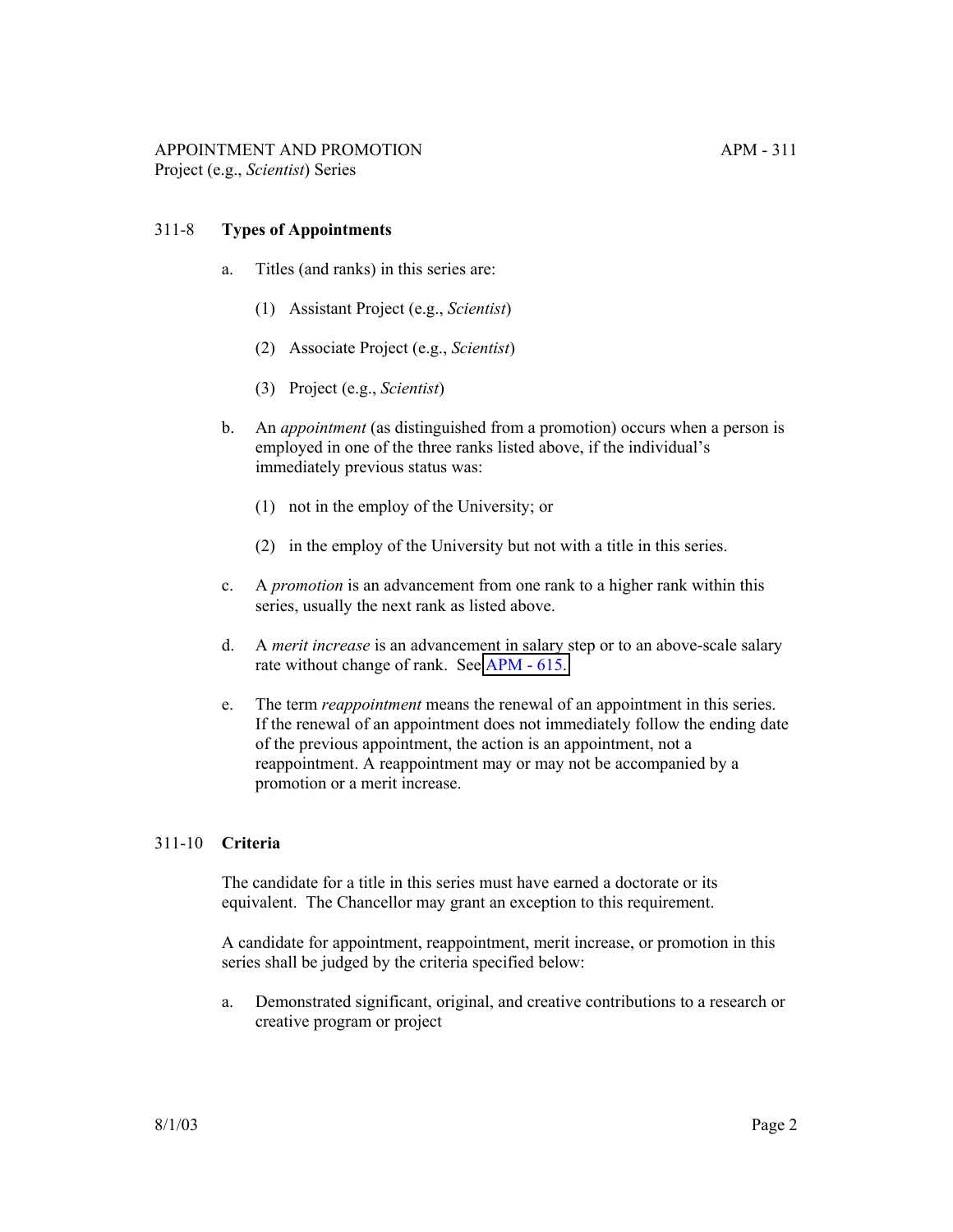b. Professional competence and activity

Appointees in this series need not demonstrate the same independence or scholarly breadth as members of the Professor or Professional Research series. University and public service are encouraged but not required.

# 311-16 **Restrictions**

- a. Appointees in this series who teach must hold concurrently an appropriate faculty title, following campus review procedures for such appointment.
- b. The appointment letter shall set forth any funding requirements for the position.

### 311-17 **Terms of Service**

a. An appointment or reappointment in the Project (e.g., *Scientist*) series shall have a specified ending date. The appointee shall be advised in writing that the appointment is for a specific period and that the appointment ends at the specified date. See [APM - 137.](http://ucop.edu/academic-personnel-programs/_files/apm/apm-137.pdf)

When there is a reasonable expectation of long-term funding, the Chancellor, by exception, may make an appointment in the Associate Project (e.g.*, Scientist*) and Project (e.g., *Scientist)* title with no specific ending date. The appointee shall be advised in writing that the appointment does not carry tenure or security of employment.

Appointments and reappointments may have shorter terms than the maximums described below.

(1) An appointment or reappointment in the Assistant Project (e.g., *Scientist*) rank shall be for a period of two years or less. Ordinarily, appointees serve in the first four steps with the corresponding salary levels. Steps V and VI may be used in exceptional situations, with proper justification, consistent with campus practice. Service at Assistant Project (e.g., *Scientist*), Step V, may be in lieu of service at Associate Project (e.g., *Scientist*), Step I, for which the published salary is slightly higher. Likewise, service at Assistant Project (e.g., *Scientist*), Step VI, may be in lieu of service at Associate Project (e.g., *Scientist*), Step II.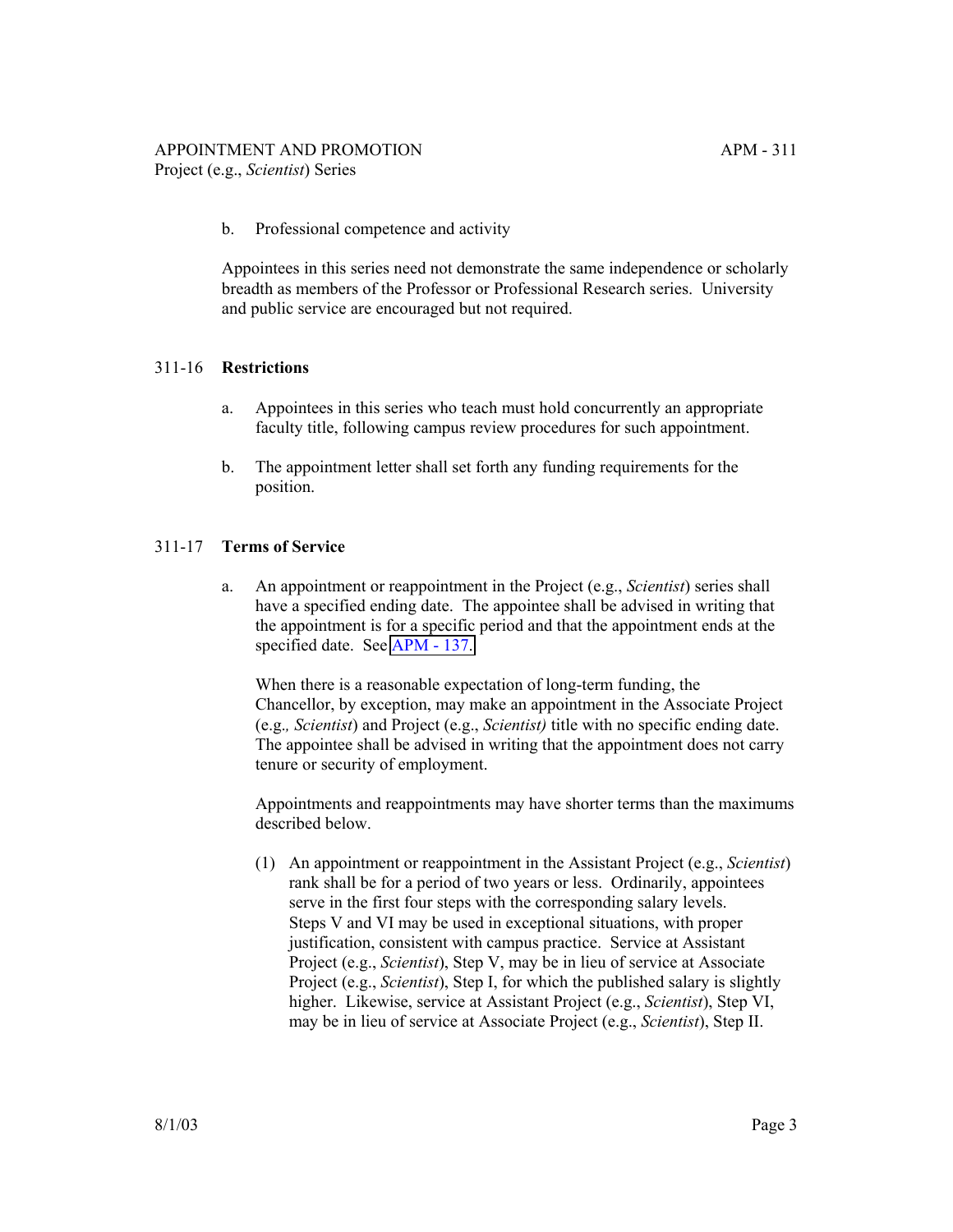When service at Assistant Project (e.g., *Scientist*), Step V, is followed by service at Associate Project (e.g., *Scientist*), Step I, the normal period of combined service with both titles at the steps indicated is two years. The same normal two-year period of combined service applies when service at Assistant Project (e.g., *Scientist*), Step VI, is followed by service at Associate Project (e.g., *Scientist*), Step II.

For campuses that adopt an eight-year limitation of service, there is an eight-year limit for an appointee who holds the Assistant Project (e.g., *Scientist*) title, either in that title alone or when combined with an Assistant Research (e.g., *Physicist*) title and Visiting Assistant Research (e.g., *Physicist*) title.

(2) For appointments with specific ending dates, an appointment or reappointment in the Associate Project (e.g., *Scientist*) rank at any one of the first three steps, shall be for a period of two years or less. The normal period of service in the rank of Associate Project (e.g., *Scientist*) is six years. Steps IV and V may be used in exceptional situations, with proper justification, consistent with campus practice. Service at Associate Project (e.g., *Scientist*), Step IV, may be partly or entirely in lieu of service at Project (e.g., *Scientist*), Step I, for which the published salary is slightly higher. Likewise, service at Associate Project (e.g., *Scientist*), Step V, may be partly or entirely in lieu of service at Project (e.g., *Scientist*), Step II.

The normal period of service at Associate Project (e.g., *Scientist*), Step IV, is three years if such service is fully in lieu of service as Project (e.g., *Scientist*), Step I. In those instances of service at Associate Project (e.g., *Scientist*), Step IV, followed by service at Project (e.g., *Scientist*), Step I, the normal period of combined service is three years. The situation for Associate Project (e.g., *Scientist*), Step V, and Project (e.g., *Scientist*), Step II, is exactly analogous to that for Associate Project (e.g., *Scientist*), Step IV, and Project (e.g., *Scientist*), Step I.

(3) For appointments with specific ending dates, an appointment or reappointment in the Project (e.g., *Scientist*) rank may be for a period of three years or less. The normal period of service at step is three years in each of the first four steps. Service at Step V and higher may be of indefinite duration.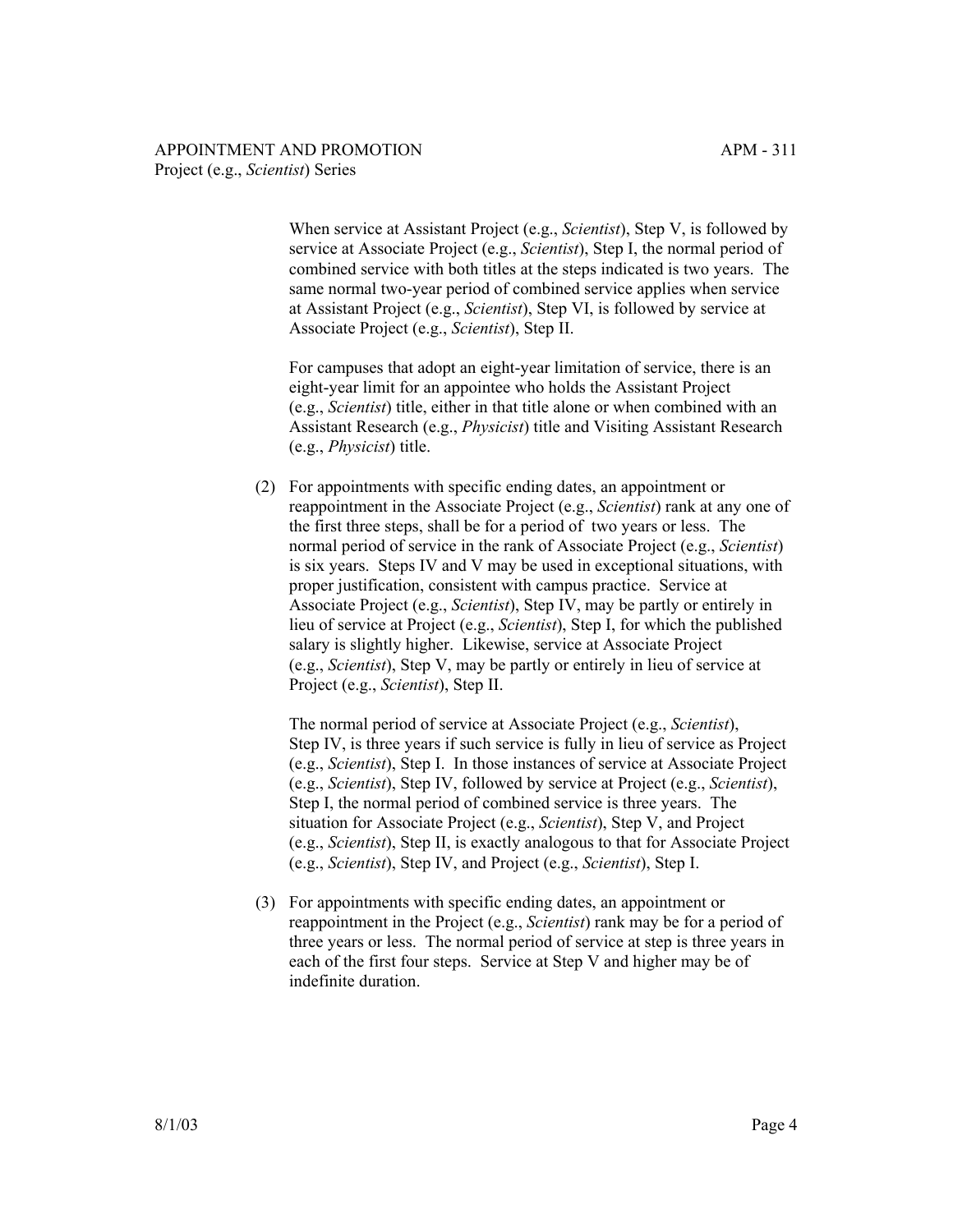b. Rules concerning effective dates of appointments are set forth in [APM - 200-17,](http://ucop.edu/academic-personnel-programs/_files/apm/apm-200.pdf) except that an appointment period normally will coincide with the University's fiscal year of July 1 through June 30 or with the end date of funding. The effective date of a promotion or merit increase is normally July 1. However, exceptions may be approved by the Chancellor. (See APM - 311-24)

### 311-18 **Salary**

Authorized salary scales are issued by the Office of the President.

For off-scale salaries, see [APM - 620.](http://ucop.edu/academic-personnel-programs/_files/apm/apm-620.pdf)

### 311-20 **Conditions of Employment**

- a. Appointees to this series are not members of the Academic Senate.
- b. Neither tenure nor security of employment is acquired by appointment to a title in this series.
- c. When an appointment in this series is terminated because of budgetary reasons, lack of work, or programmatic needs, [APM - 145](http://ucop.edu/academic-personnel-programs/_files/apm/apm-145.pdf) (Non-Senate Academic Appointees/Layoff and Involuntary Reduction in Time) applies.
- d. [APM 150](http://ucop.edu/academic-personnel-programs/_files/apm/apm-150.pdf) (Non-Senate Academic Appointees/Corrective Action and Dismissal) applies to this series.
- e. An appointment which has a specific ending date is subject to [APM 137](http://ucop.edu/academic-personnel-programs/_files/apm/apm-137.pdf) (Non-Senate Academic Appointees/Term Appointment).
- f. An appointee with a title in this series is eligible for leave with pay under [APM - 758](http://ucop.edu/academic-personnel-programs/_files/apm/apm-758.pdf) when the leave is in the interest of the University and to the extent that funds are available in the source(s) from which the salary is paid.

Appointees are not eligible for sabbatical leave [\(APM - 740\).](http://ucop.edu/academic-personnel-programs/_files/apm/apm-740.pdf)

g. [APM - 140](http://ucop.edu/academic-personnel-programs/_files/apm/apm-140.pdf) (Non-Senate Academic Appointees/Grievances) applies to appointees in this series.